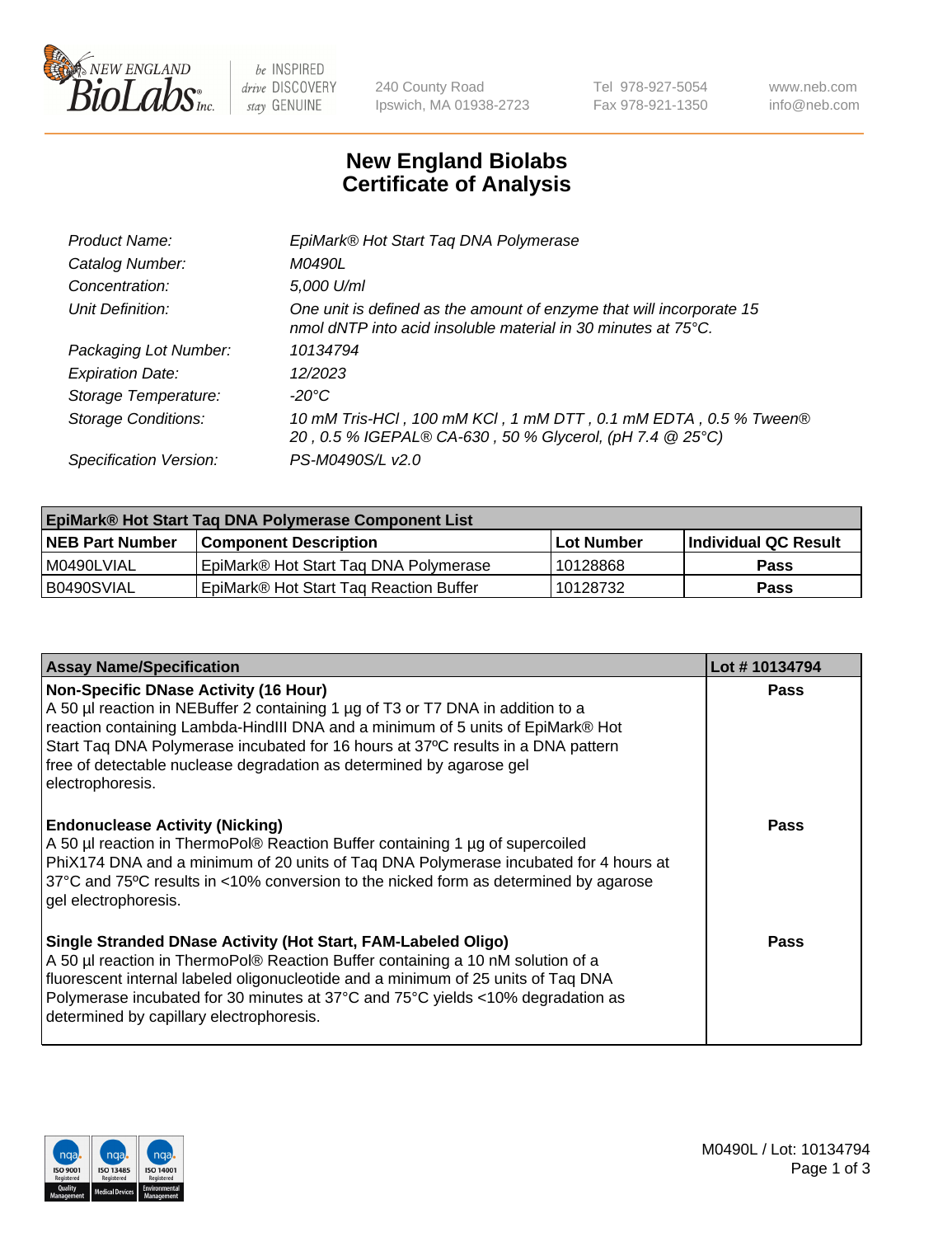

be INSPIRED drive DISCOVERY stay GENUINE

240 County Road Ipswich, MA 01938-2723 Tel 978-927-5054 Fax 978-921-1350

www.neb.com info@neb.com

| <b>Assay Name/Specification</b>                                                                                                                                                                                                                                                                                                                                                                                                                                                               | Lot #10134794 |
|-----------------------------------------------------------------------------------------------------------------------------------------------------------------------------------------------------------------------------------------------------------------------------------------------------------------------------------------------------------------------------------------------------------------------------------------------------------------------------------------------|---------------|
| Inhibition of Primer Extension (Hot Start, Radioactivity Incorporation)<br>A 50 µl primer extension assay in ThermoPol® Reaction Buffer in the presence of 200<br>µM dNTPs including [3H]-dTTP, containing 15 nM primed single-stranded M13mp18 with<br>2.5 units of EpiMark® Hot Start Taq DNA Polymerase incubated for 16 hours at 25°C<br>yields >95% inhibition when compared to a non-hot start control reaction.                                                                        | Pass          |
| <b>RNase Activity (Extended Digestion)</b><br>A 10 µl reaction in NEBuffer 4 containing 40 ng of a 300 base single-stranded RNA<br>and a minimum of 1 µl of EpiMark® Hot Start Taq DNA Polymerase is incubated at 37°C.<br>After incubation for 16 hours, >90% of the substrate RNA remains intact as<br>determined by gel electrophoresis using fluorescent detection.                                                                                                                       | <b>Pass</b>   |
| qPCR DNA Contamination (E. coli Genomic)<br>A minimum of 5 units of EpiMark® Hot Start Taq DNA Polymerase is screened for the<br>presence of E. coli genomic DNA using SYBR® Green qPCR with primers specific for the<br>E. coli 16S rRNA locus. Results are quantified using a standard curve generated from<br>purified E. coli genomic DNA. The measured level of E. coli genomic DNA<br>contamination is $\leq 1$ E. coli genome.                                                         | Pass          |
| PCR Amplification (Hot Start 2 kb Lambda DNA)<br>A 50 µl reaction in EpiMark® Hot Start Taq Reaction Buffer in the presence of 200 µM<br>dNTPs and 0.2 µM primers containing 20 pg Lambda DNA and 100 ng Human Genomic DNA<br>with 1.25 units of EpiMark® Hot Start Taq DNA Polymerase for 30 cycles of PCR<br>amplification results in an increase in yield of the 2 kb Lambda product and a<br>decrease in non-specific genomic bands when compared to a non-hot start control<br>reaction. | Pass          |
| <b>Phosphatase Activity (pNPP)</b><br>A 200 µl reaction in 1M Diethanolamine, pH 9.8, 0.5 mM MgCl2 containing 2.5 mM<br>p-Nitrophenyl Phosphate (pNPP) and a minimum of 100 units Taq DNA Polymerase<br>incubated for 4 hours at 37°C yields <0.0001 unit of alkaline phosphatase activity<br>as determined by spectrophotometric analysis.                                                                                                                                                   | <b>Pass</b>   |
| <b>Protein Purity Assay (SDS-PAGE)</b><br>Taq DNA Polymerase is ≥ 99% pure as determined by SDS-PAGE analysis using Coomassie<br>Blue detection.                                                                                                                                                                                                                                                                                                                                              | <b>Pass</b>   |

This product has been tested and shown to be in compliance with all specifications.

One or more products referenced in this document may be covered by a 3rd-party trademark. Please visit <www.neb.com/trademarks>for additional information.